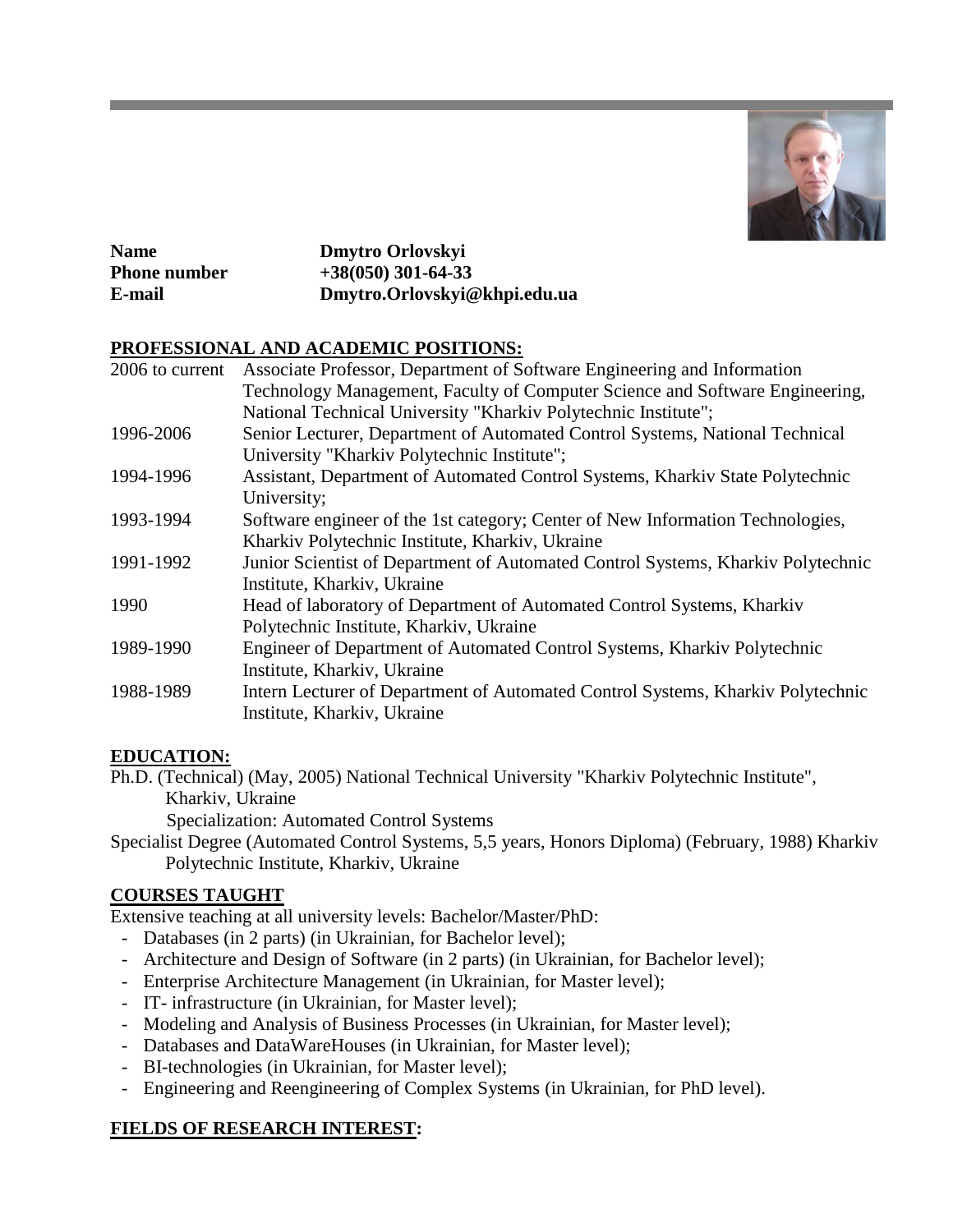- Business Process Management
- Enterprise Architecture, Software Architecture
- Business Intelligence
- Databases, Data Warehouses

## **SUMMARY OF CAREER ACHIEVEMENTS**

- Prepared and published more than 100 research papers, textbooks and monographs in Information Technologies and Management [\(https://scholar.google.com/citations?user=bvEPOtYAAAAJ&hl=ru,](https://scholar.google.com/citations?user=bvEPOtYAAAAJ&hl=ru) [https://www2.scopus.com/authid/detail.uri?authorId=57202894400,](https://www2.scopus.com/authid/detail.uri?authorId=57202894400) [https://orcid.org/0000-0002-](https://orcid.org/0000-0002-8261-2988) [8261-2988](https://orcid.org/0000-0002-8261-2988) );
- Encouraged and empowered staff to develop their careers and reach their full potential (e.g. through coaching 1 PhD student in Information Technology, 1 got their PhD degree);
- Vice-dean of Computer Science and Software Engineering Faculty of National Technical University "Kharkiv Polytechnic Institute" (2017 to current), vice-dean of Informatics and Management Faculty of National Technical University "Kharkiv Polytechnic Institute" (2005- 2017).

### **PROFESSIONAL MEMBERSHIPS:**

- Full member of the public organization "Ukrainian Scientific and Educational IT Society", Certificate № 19-00064 FS.

### **RELATED PUBLICATIONS**

#### **Books**

1 Kopp, A., Orlovskyi, D. Towards the Method and Information Technology for Evaluation of Business Process Model Quality. In: Bollin A. et al. (eds) ICTERI 2020. Communications in Computer and Information Science, 2021, 1308, pp. 93-118. [https://link.springer.com/chapter/10.1007/978-3-030-77592-6\\_5](https://link.springer.com/chapter/10.1007/978-3-030-77592-6_5)

2 Kopp, A., Orlovskyi, D. Intelligent Support of the Business Process Model Analysis and Improvement Method. In: Ermolayev V. et al. (eds) ICTERI 2019. Communications in Computer and Information Science, 2020, 1175, pp. 111–135. [https://link.springer.com/chapter/10.1007/978-3-030-](https://link.springer.com/chapter/10.1007/978-3-030-39459-2_6) [39459-2\\_6](https://link.springer.com/chapter/10.1007/978-3-030-39459-2_6)

3 Orlovskyi DL Business processes of enterprise: modeling, analysis, improvement: training manual. Part 1. Modeling of business processes: methods and tools / D.L. Orlovskyi. - Kharkiv: NTU "KhPI", 2018. - 336 p. Recommended by the Academic Council of NTU "KhPI" as training manual for students in the field of knowledge 12 - "Information Technologies" in the specialty 122 - "Computer Science and Information Technologies", protocol № 11 from 22.12.2017

4 Orlovskyi DL Business processes of enterprise: modeling, analysis, improvement: training manual. Part 2. Business processes: analysis, management, improvement / D.L. Orlovskyi. - Kharkiv: NTU "KhPI", 2018. - 433 p. Recommended by the Academic Council of NTU "KhPI" as training manual for students in the field of knowledge 12 - "Information Technologies" in the specialty 122 - "Computer Science and Information Technologies", protocol № 11 from 22.12.2017

#### **Papers**

1 Kopp, A., Orlovskyi, D., Orekhov, S. An Approach and Software Prototype for Translation of Natural Language Business Rules into Database Structure. CEUR Workshop Proceedings, 2021, 2870, pp. 1274-1291.<http://ceur-ws.org/Vol-2870/paper94.pdf>